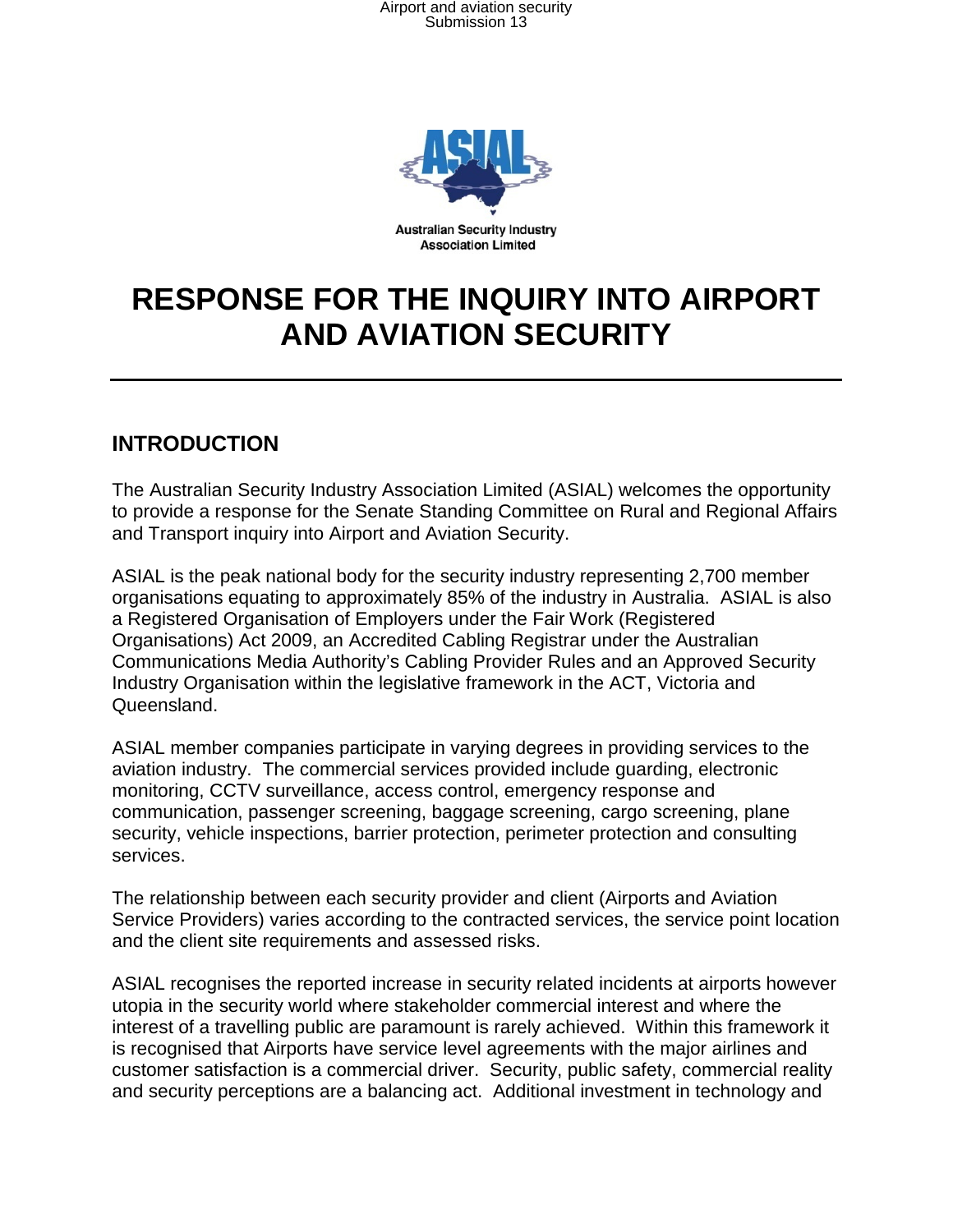# Airport and aviation security Submission 13

resources could tightly manage aviation security however the degree of safety may not be a proportionate improvement and the passenger travel experience would be significantly decreased.

The recent capturing of many regional airports into the requirement to undertake security screening has increased costs to regional airports although legislative changes have permitted screening to be undertaken by non-security personnel or more particular screening personnel who do not need to hold a security licence. The additional costs of the required security technology may impact on the viability of many regional airports although regional areas need to maintain the benefits provided by the offered air services.

The selected aircraft weight classifications pertaining to airports have created inequalities with regional airports. Reviewing the classifications to a minor degree would create a distinct separation of regional airports with regards security measures. The change would identify smaller aircraft with low passenger carrying capacity, leaving regional airports with what would be considered reduced security measures, however arrival at a higher security graded airport would demand that passengers and baggage would require appropriate security measures before the passengers and/or baggage/cargo were permitted into the larger airport secure area.

The following identifies areas effecting aviation security and provides comment for the continual improvement to ensure security measures are effective, efficient and sustainable.

# **COMMENTS**

### **1. The Security Environment**

The operational success of Australia's air services is measured by the public confidence in the safety and security undertakings at airports. With continued screening procedures that create passenger throughput delays at peak periods, the passenger experience is diminished. In general, passenger throughput delays continue during peak periods even with all available screening point lanes open for use.

The International Air Transport Association (IATA) has indicated that on average security checkpoint passenger processing per hour has decreased 50% since 9/11 terrorist attack in 2001. Strategies to increase checkpoint throughput rates are required to enhance operational efficiencies without degrading security measures.

The cost of aviation security is recognised as a high percentage of airport/aviation costs. Strategies including more appropriate passenger targeting, passenger behavioural risk management and passenger education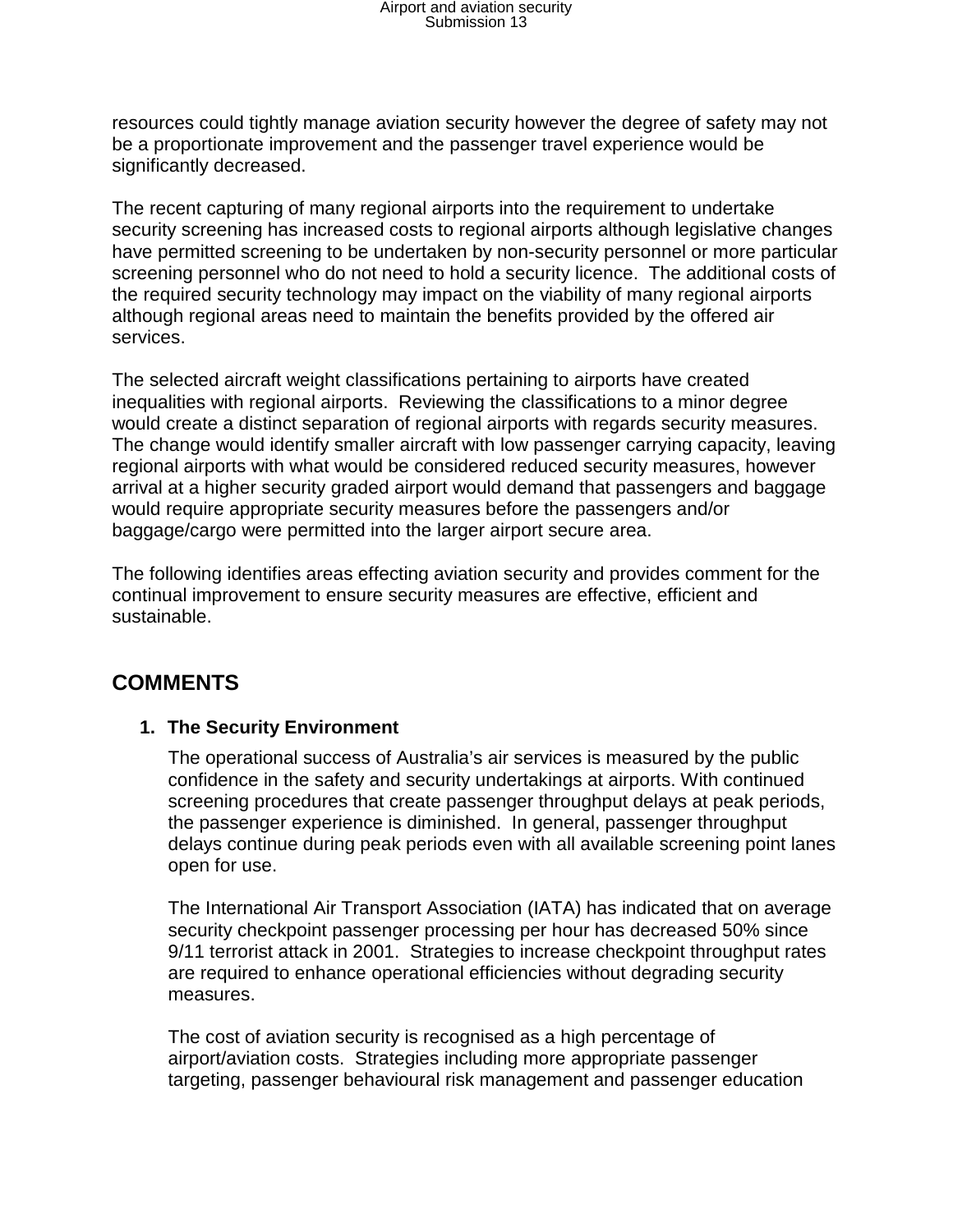coupled with a more customer service screening officer approach could increase passenger throughput rates without diminishing security.

Security equipment upgrading is a constant commercial factor, however screening authorities require funding mechanisms to enable best practice to be the priority for the Australian aviation industry. The standardisation of airport security protocols, equipment and procedures would enhance both security and the passenger experience. When we have one airport screening point permitting belts, shoes and other small items containing metallic components to pass and another airport rejecting the items, the self-management of those security items by passengers is confusing and ultimately delays passenger throughput and requires security resources to manage repeat inspections or manual checking procedures.

With a projected increase in passenger numbers, screening efficiencies and passenger behaviour changes are needed. Passenger behaviour falls into the area of human failing and a lack of or appreciation for aviation security coupled with difficulties with time management. Passengers arrive at airports late and then expect the smooth management of checked baggage and movement through screening checkpoints.

Major domestic airlines have improved their checked bag lodgement procedures resulting in improved passenger movement. Unfortunately queuing for bag drop procedures continues with many carriers and the support procedures for late arrivals frustrates a system that pressures security screening points with passengers with limited time to attend departure gates. Anecdotal evidence suggests some passengers have a preposition to arrive 'just on time' for fast tract carrier support for bag lodgement and to avoid queuing.

Screening officer management, training and passenger/visitor education will play an important part in maintaining airport and aviation security.

Regional airport security classification should be reconsidered. Regional airports with a lower classification should not be permitted to disembark passengers and/or cargo at higher classified airports without the passengers/baggage/cargo being subject to inbound security clearance before entering the higher classified airports secure area.

ASIAL supports a national approach for licensed security personnel to be able to work cross border without the need for multiple jurisdictional licenses. Recent change to the Aviation Transport Security Act provides a pathway for aviation security screeners not to hold a jurisdictional security licence. The changes have pros and cons for resource management and some concern over ongoing probity.

### **Considerations:**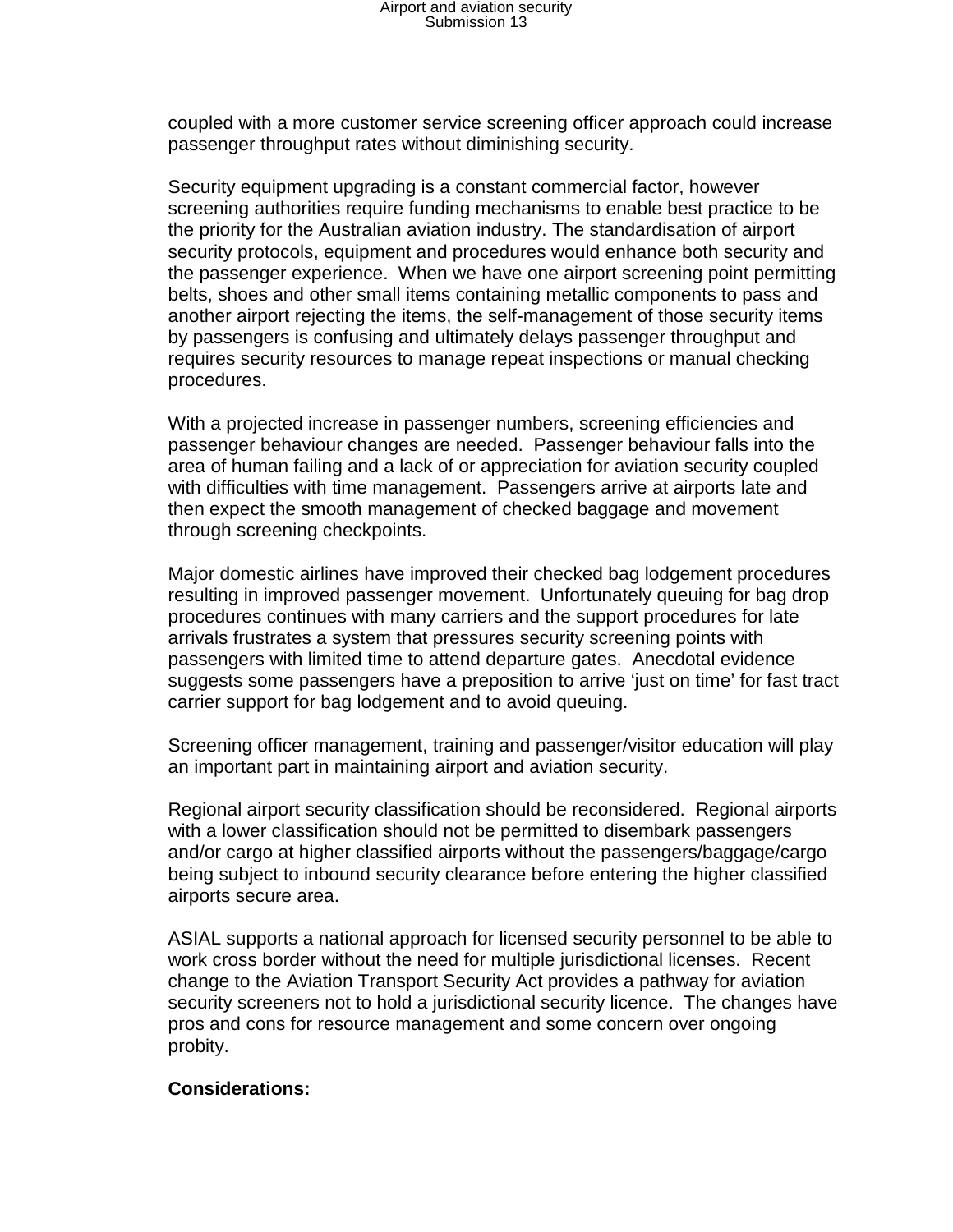# Airport and aviation security Submission 13

- Continue to enhance security measures in a cost effective and operational efficient manner.
- Increase security screener training in the area of passenger behavioural issues, passenger targeting, and customer service.
- Educate and reinforce passenger knowledge in aviation security and airport security.
- Standardisation and programming of security screening equipment on a national basis.
- Consider relocation of screening points to manage passenger only access to secure areas.
- Review regional airport security classification.
- Establish inbound regional aircraft passenger/baggage/cargo security screening points before entering an airport secure area.

# **2. Probity**

ASIAL recognises that all persons working at airports and in the broader aviation industry do not have to have a security check/background check. All persons that have a need or are required to enter a secure area at a security-controlled airport (unescorted) do require a security check and wear appropriate identification. The background check is provided through the Aviation Security Identification Card (ASIC) process.

It is considered that following recent changes to the Aviation Transport Security Act where aviation screeners are not required to hold a jurisdictional security licence, the ASIC check has the potential to weaken security measures. In the main the difference is that an ASIC probity check is only undertaken once every two years whereas holders of security licences are under a constant monitored program. If a licensed security officer were charged with an identified offence the security Regulator would be advised. If an ASIC holder commits an identified offence, there is no formalised notification to the aviation Regulator. The recognition of the offence would only be identified in the bi-annual ASIC check. In the world of organised security braches/organised crime, the system could be inappropriately manipulated.

### **Considerations:**

- Introduce a constant monitoring program for criminal activity for designated offences that could identify an aviation worker whose conduct would warrant the person to have an adverse aviation security status.
- Undertake risk assessment to review and broaden as required security checks for other aviation workers.

# **3. Training**

Training for aviation screeners has been reviewed with the introduction of a Certificate II in Aviation Transport Protection in addition to the existing Certificate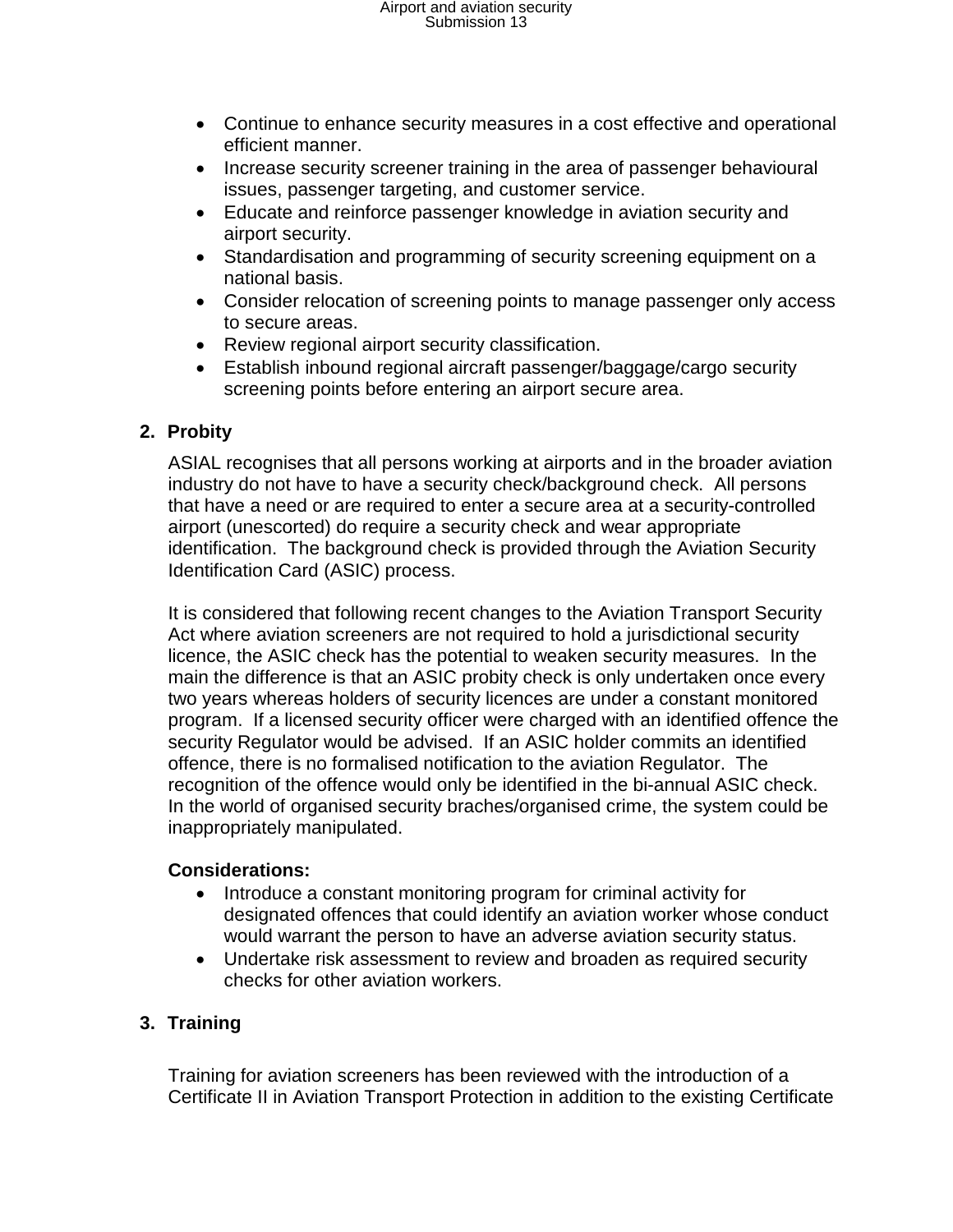II in Security Operations. It has been implied that the Certificate II in Security Operations may be removed from the available legislated certificates. The removal of the security certificate training option decreases resource management options of security screeners and potentially removes a valuable resource of qualified personnel.

It is also a concern that legislative change has limited the Registered Training Organisations (RTO's) that have approval to provide training in the Certificate II in Aviation Transport Protection. The selected few RTO's are required to have access to security controlled airport facilities. The airport screening authority will only provide the approval and in addition the RTO must be approved to have access to and deliver the Departments national assessment tools.

Several security providers have recognised the need for security screeners to be more customer focused which enhances the passengers experience and supports a smooth flow of passengers through screening points. Tom Roche from SNP has voiced his organisation position of thinking outside of the box in delivering a more customer focused service whilst maintaining required security levels.

ASIAL has concern over the 'reduced options' model with regard RTO selection, training requirements and the reduction of available qualified resources to enhance aviation security.

#### **Considerations:**

- Maintain an open training environment for security screening to enhance options, resource management and system transparency.
- Analyse risks associated with limiting training providers.
- Review customer service training options for security screeners.

### **4. Technology**

Technology plays a significant role in the broad position of aviation security. With this come the associated costs for not only the major airports but also a disproportionate cost burden for regional airports. Governments have provided aviation security funding over many years however as we see a tightening of the public purse strings the aviation industry needs to investigate other funding options to maintain security services and technology options.

Technology has and can continue to mould the security attitudes at airports. It is not the situation that every passenger is a threat and technology can assist in increasing throughput of passengers at screening points whilst assisting and maintaining security.